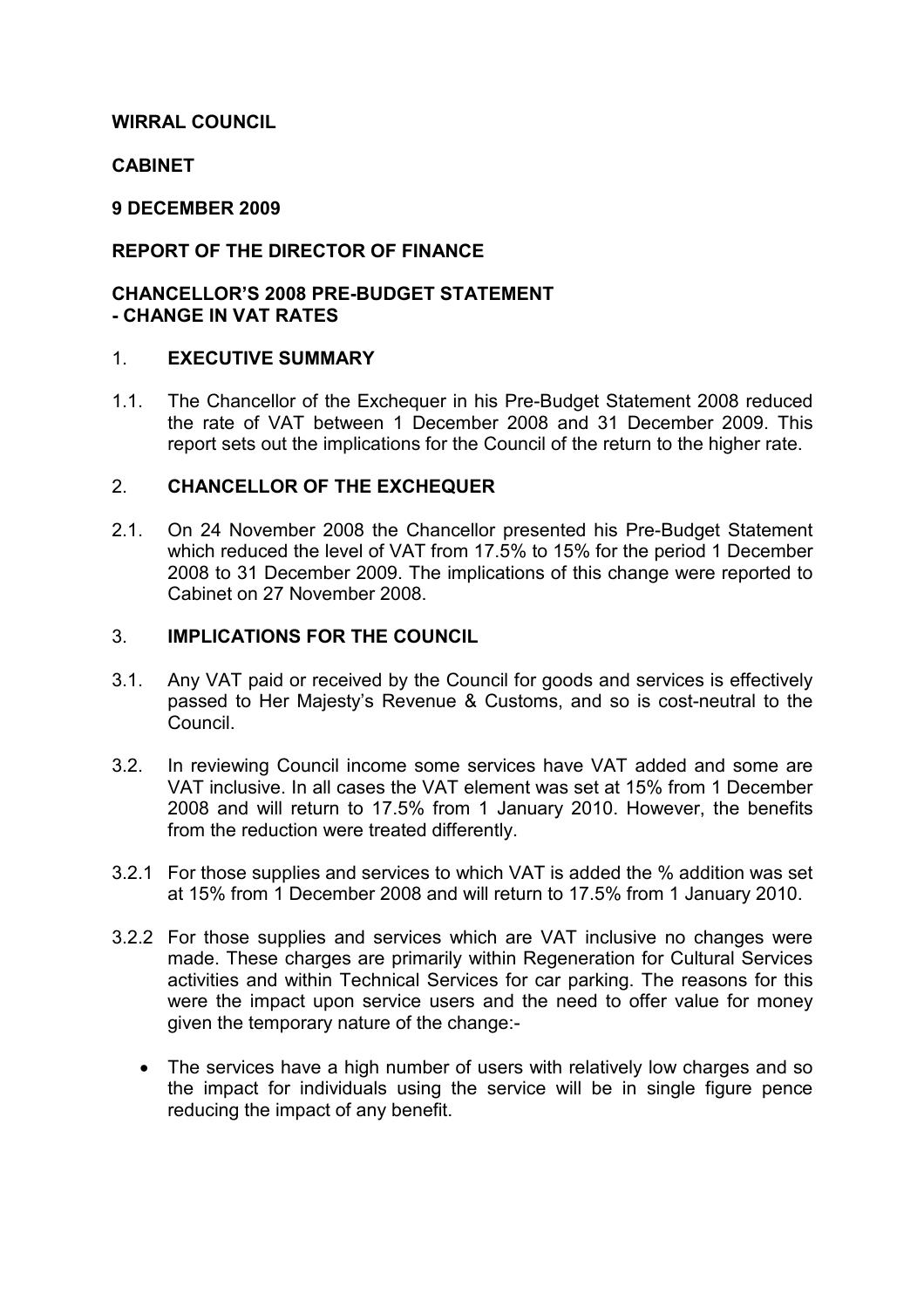- The scale of charges for car parking is such that any 'pence' changes would create difficulties for those paying in terms of the correct money and the technology which is based upon coins of a 5p minimum.
- 3.3. Cabinet agreed on 27 November 2008 that in light of difficulties experienced by retailers as a result of the Credit Crunch that up to £35,000 be used in 2008/09 for assistance with car parking charges prior to, and over, Christmas 2008. A similar scheme for 2009 was agreed by Cabinet on 5 November 2009.

## 4. FINANCIAL IMPLICATIONS

- 4.1. The operation of VAT is largely cost-neutral to the Council. The charges for services plus VAT were set at the 15% VAT rate from 1 December 2008 and will return to 17.5% from 1 January 2010.
- 4.2. The VAT inclusive charges remaining unchanged resulted in the Council benefitting from the VAT reduction by approximately £85,000 over the period (being £35,000 2008/09 and £50,000 for 2009/10). This was less than previously reported due to the impact of the recession and a reduction in cultural services and car parking income.
- 4.3. The benefit to the Council has been redirected to local people as a consequence of the decisions of Cabinet on 27 November 2008 and 5 November 2009 to provide assistance with car parking charges.

# 5. STAFFING IMPLICATIONS

5.1. There are no direct staffing implications.

## 6. EQUAL OPPORTUNITIES IMPLICATIONS

6.1. There are no direct equal opportunities implications.

### 7. COMMUNITY SAFETY IMPLICATIONS

7.1. There are no direct community safety implications.

### 8. PLANNING IMPLICATIONS

8.1. There are none arising out of this report.

### 9. LOCAL MEMBER SUPPORT IMPLICATIONS

9.1. There are no implications for any Members or wards.

### 10. BACKGROUND PAPERS

10.1. Pre Budget Statement 2008 - Chancellor of the Exchequer - November 2008.